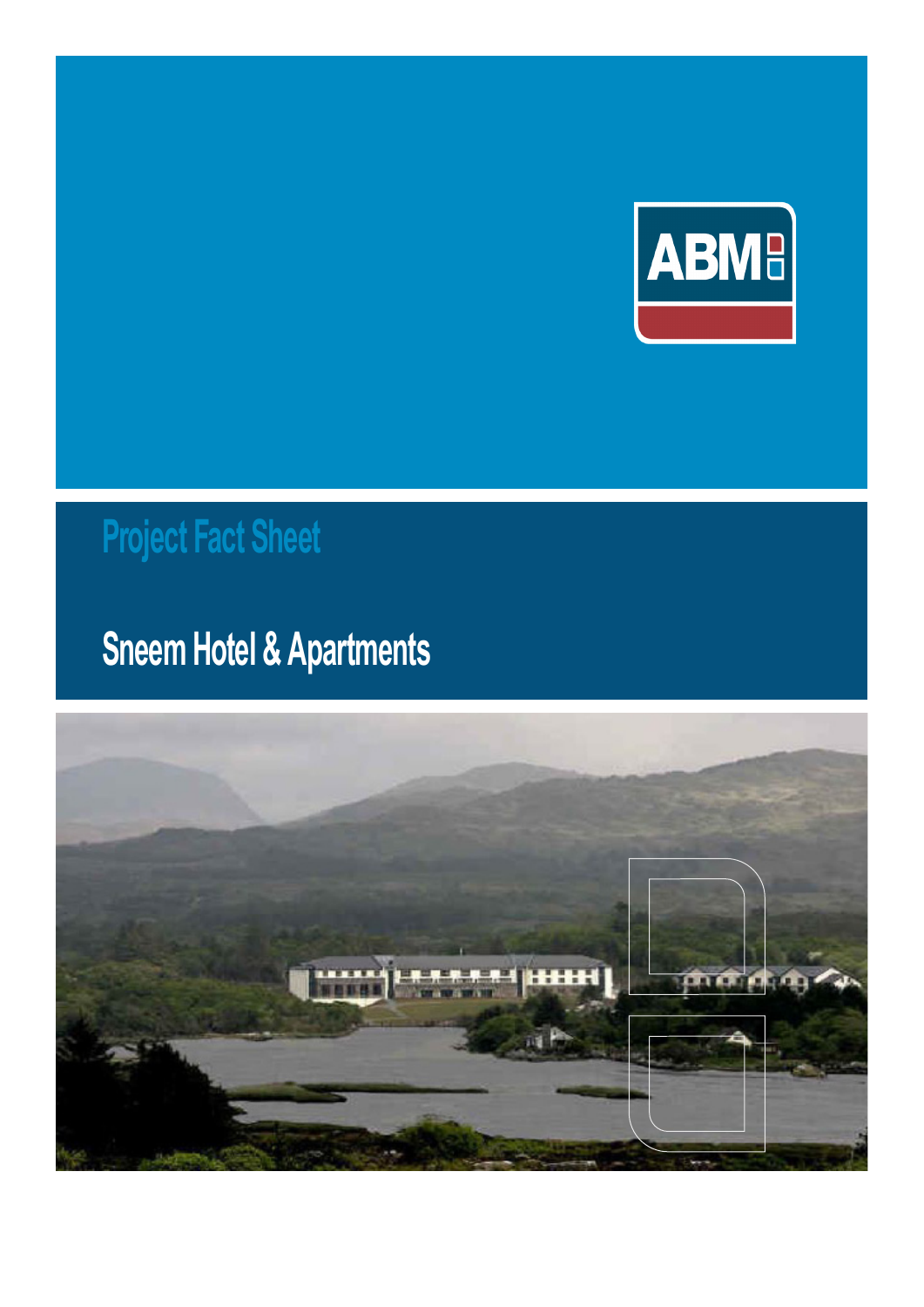**Project:** Sneem Hotel and Apartment Development **Value:** €19,950,000 **Client:** Louis Moriarty **Stage:** Completed

#### **FACTFILE**

Design and Build including full fit-out of a 69-bedroom Hotel with a Bar, Restaurant, Function Room and Gym and a 28 Self-Catering Holiday apartments. In addition to a design and build role, ABM also undertook the role of Project Managers.

#### **SCOPE OF WORKS**

In this turnkey project, abm were responsible for the design, construction and project management of the construction of a new four-star 5,700sqm hotel and apartment complex.

The hotel consists of 69 no. bedrooms, all with ensuites and 28 no. two bedroom and two three-bedroom apartments in the scenic location of Sneem on the ring of Kerry. The complex also includes function rooms, a gymnasium with saunas and hot tubs, bars and restaurants.

Half of the rooms offer sea views with premium suites also having terraces.

The function room can accommodate 300 no. people comfortably and is equipped with state-of-the-art event and conferencing facilities. The hotel has a sauna, hot tub and gymnasium. The ground floor incorporates a large bar and a restaurant which seats 70 no. diners.





### **SNEEM HOTEL & APARTMENTS**



Four of the ground floor bedrooms are fully equipped for use by persons with physical

disabilities and each has a connecting door to the next room. ABM installed a wheelchair suitable lift for access to the leisure area, sauna, hot tub and gymnasium. All facilities have been inspected and approved by the Irish Wheelchair Association. The hotel section of the development was completed in 17 months and to achieve this fast-track programme the building structure was manufactured off-site using an insulated light gauge steel frame system which eliminated more traditional methods of construction such as in-situ concrete and blockwork. This allowed the on-site works to the structure, including windows and roof, to be completed in record time.